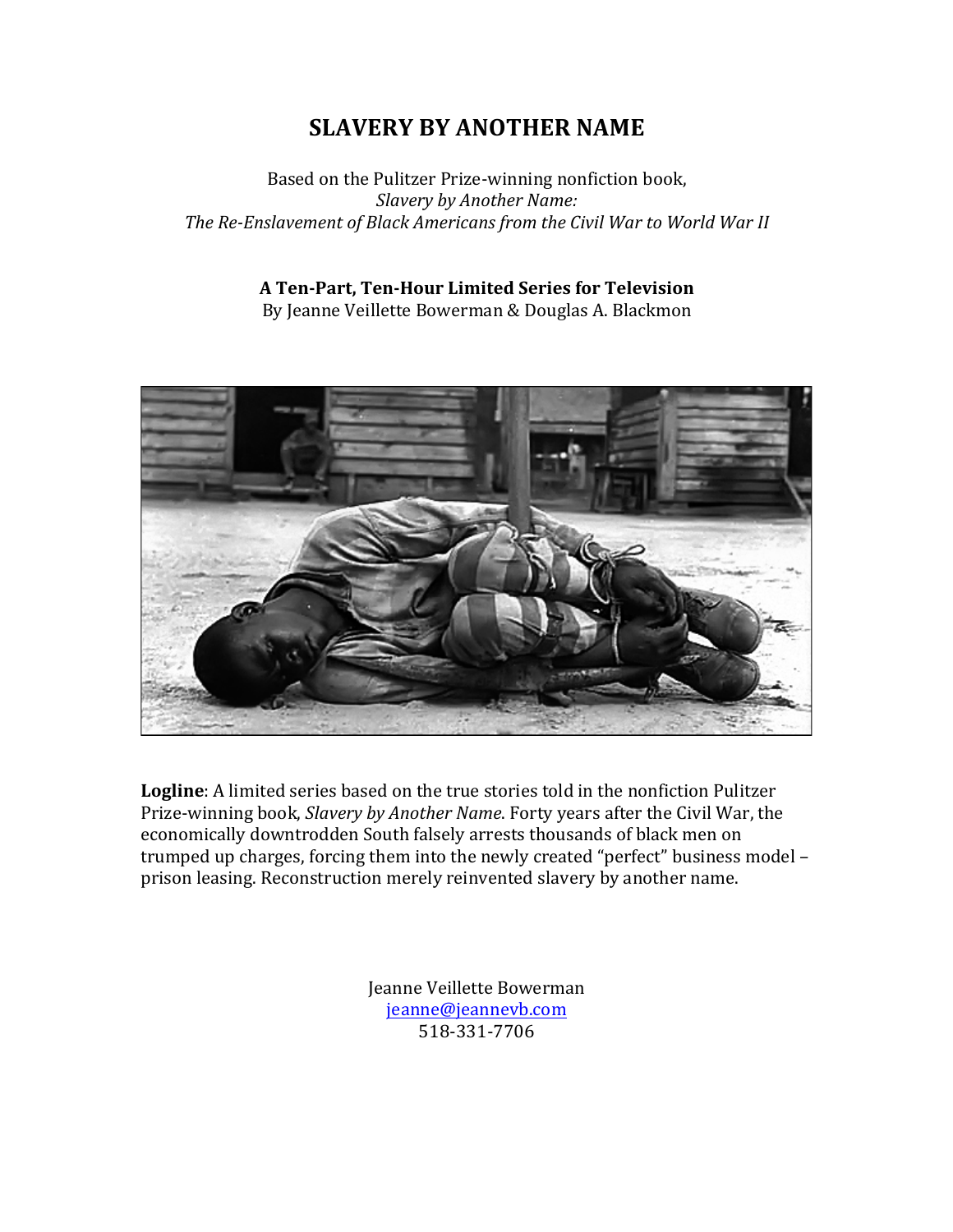The 10-hour limited series is based on true events in the early 1900s, exploring the loophole in the 13th Amendment – that slavery was illegal "except as a punishment for crime."

The decades after the Civil War saw a brief rise in African American standing. Blacks voted, held political office and purchased land. However, the success of the postslavery generation came at a price for the overall Southern economy. Free labor was no more and cotton was dying on the vine. The threat of economic collapse, combined with deep-rooted racism, united the most powerful people in America to do something we would never be taught in school: Slavery was resurrected and a new "business model" was born.

Southern states created trumped up laws to arrest African-Americans for talking too loudly in front of a white woman, not being able to prove they had a job, or merely walking the railroad tracks. Since "slavery" was legal if based on "punishment of a crime," sheriffs leased the new convicts to plantations, coalmines and factories that used the free labor to not only increase their profits, but to also crush unions and break strikes. State by state, blacks' right to vote was abolished. Human auctions resumed. Slavery was an addiction the south couldn't shake.

There is no such thing as "freedom."

The series begins mere weeks after President McKinley is assassinated and THEODORE ROOSEVELT takes office. President Roosevelt shocks the nation by inviting BOOKER T. WASHINGTON, the most influential black leader of the time, to be the first black man ever to dine at The White House. His goal? To earn the black vote come re-election. What seems like a simple dinner strikes a match of indignation in the South, pushing fragile race relations and paranoia to greater heights. While Roosevelt believes he's healing the country, and blacks feel a great sense of hope from this historical event, politicians in the deep South state clearly the outrage of most whites, "*Now 1000 niggers will have to be killed to put them back in their place.*"

The following storylines are intertwined into each episode:

STORY A: In the midst of that rising terror, GREEN COTTENHAM, son of former black slaves, struggles to find his place in this new world, determined to not only thrive, but to far exceed any obstacles put before him. He's what they call a "cigarette dude," tossing dice at the train station. He's his own man. No way can he imagine why his father didn't fight back when he was a slave, or try to run. He simply can't wrap his brain around succumbing to another man's hand. He's a black Cool Hand Luke.

Courageous and proud to a fault, he constantly butts heads with his older brother, JESSE, who is content picking cotton and staying out of trouble. Jesse shames Green into searching for a job, but Green plays dice at the train station with his buddies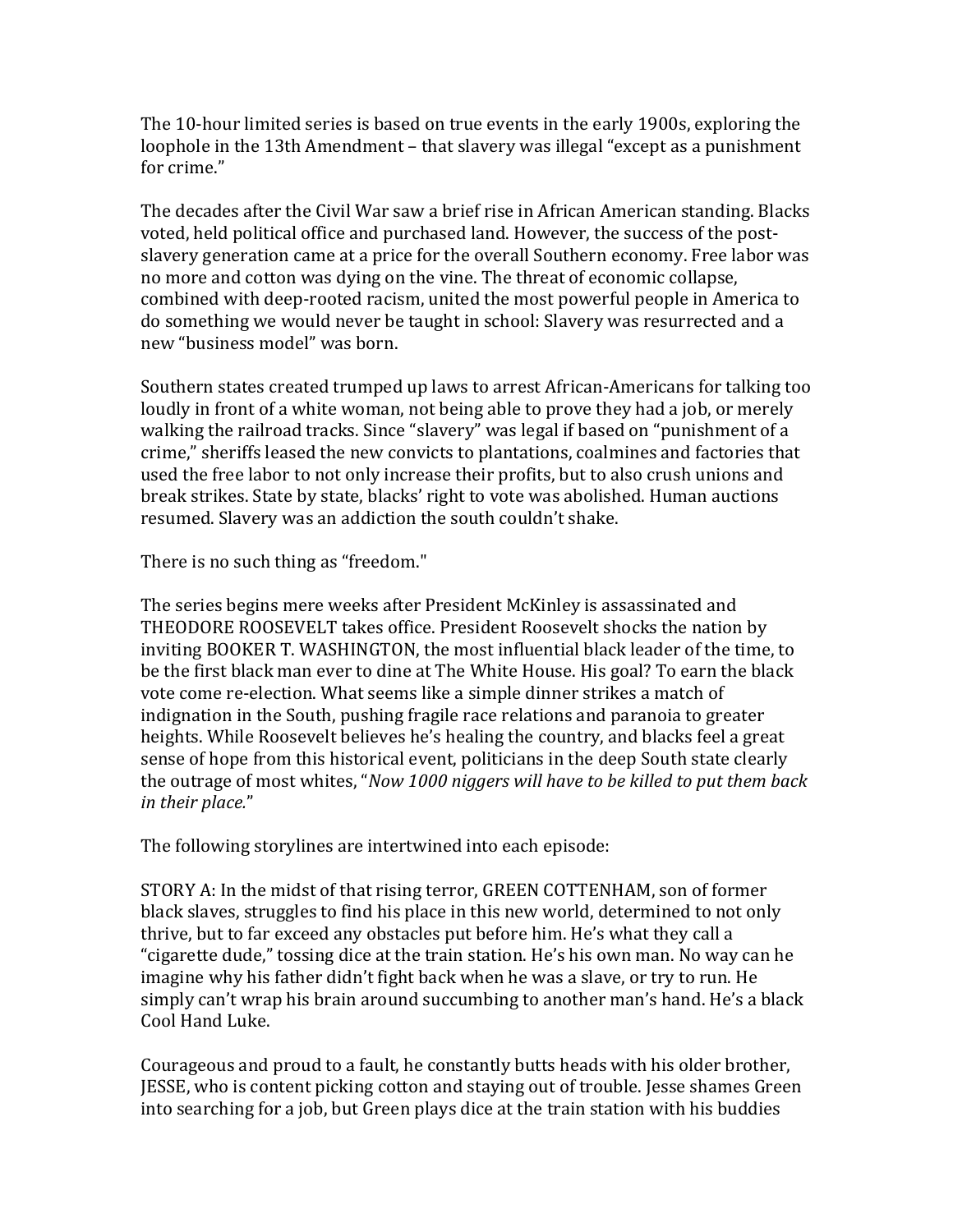instead. DEPTUTY EDDINGS swoops in and arrests Green for the trumped up charge of "riding the rails without a ticket."

What happens to Green is far different than anything we've ever seen on screen.

The Deputy tosses him in jail, leases him to Tennessee Coal where he's catapulted deep into the catacombs of Pratt Mines, not seeing the light of day for stretches at a time and given an unimaginable quota of pulling out eight tons of coal a day, or suffer severe punishment.

Life in the coalmines is like no other "slave" experience. Infectious diseases run rampant as Green works standing in his own waste. Prisoners take ownership of young boys who act as runners, making them their GAL BOYS, dragging them into the shafts and raping them daily. Green keeps his guard up at all times, protecting one of the Gal Boys who becomes his replacement family. Pushing back at every turn, Green repeatedly attempts escape. Even though his failed efforts tire the other laborers, Green won't give up believing he can find a way out of this hell.

While in the mines, white union workers torment Green and the others, furious the free labor stifles their power to get raises and better working conditions. When the miners eventually strike, free black workers break the picket lines to replace them. Among them is Green's brother, Jesse. It takes being in the tortuous underworld for the brothers to finally learn to respect one another, only to part each nightfall – one free: one in shackles.

The outrage of Alabama boils over when white workers strike alongside black miners. Tennessee Coal orchestrates the lynching of the black union leader, crushing the strike and all hopes of the prison laborers at Pratt Mines to be rescued. The white union miners return, and Green's spirit collapses. He falls ill to syphilis, dying in the arms of Gal Boy.

Tennessee Coal loses their leasing contract and all of their prisoners to a competing mine, all but Gal Boy, whose contract is up. When they take Gal Boy to the courthouse to process his release and pick up more much-needed laborers, all they are given are five white men, one being JOHN WILLIAMS, the first white man convicted of murdering a black man in over 80 years. A guard removes Gal Boy's shackles and slaps them onto Williams.

Green's journey is one of survival, taking him from a selfish, naïve boy to a hardworking "slave," willing to push all boundaries to survive. The Cottenham brothers' rebuild their relationship in those grim catacombs to the point when Jesse begs Green to trade clothes with him and go free in his stead. Their storyline illustrates the challenges of young black men to ever achieve their dreams.

STORY B: Devoted father, husband and farmer, JON DAVIS, owns his own land. Despite not being able to sign his name, he teaches his children the importance of